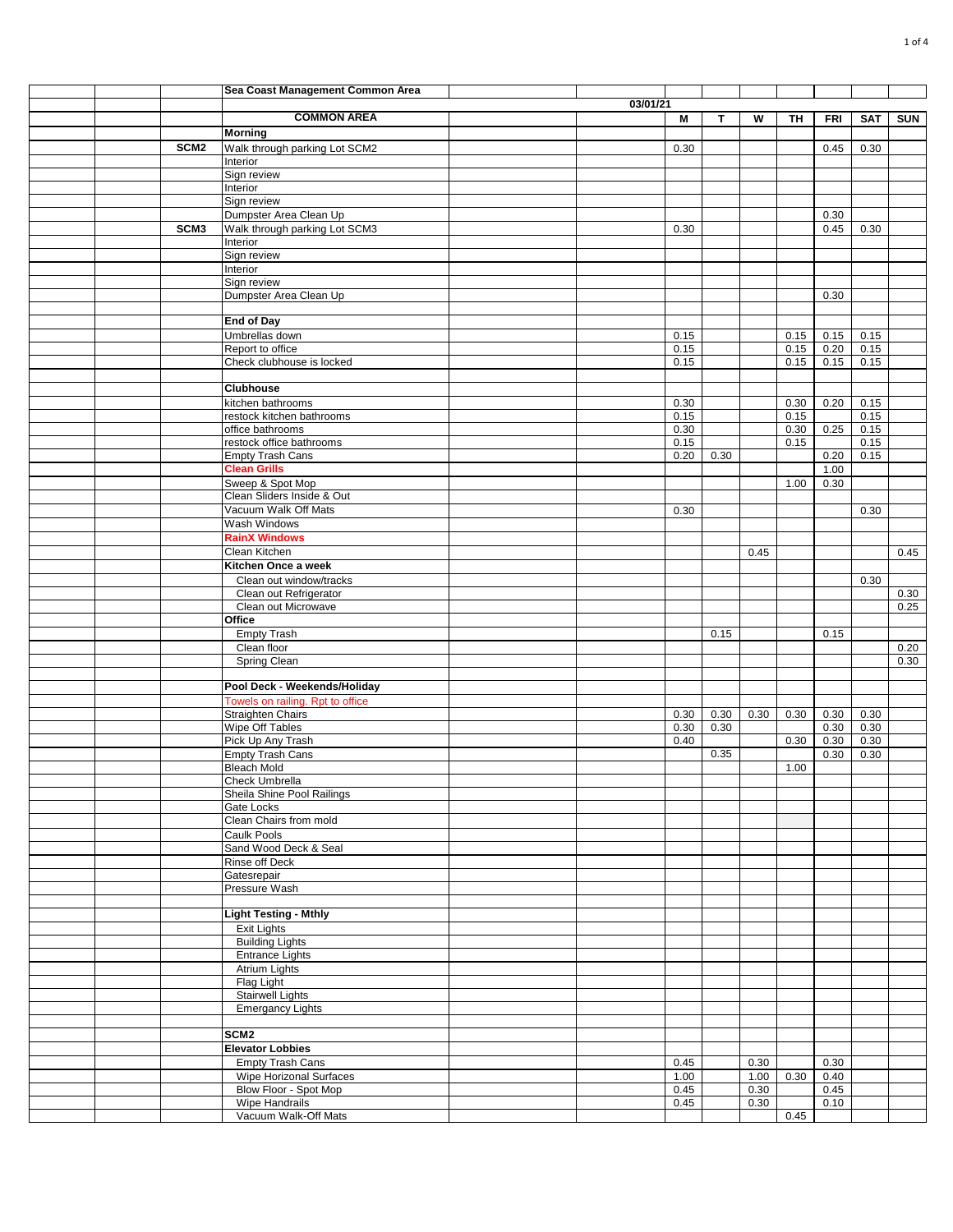|  | Sea Coast Management Common Area                        |          |      |      |      |      |              |            |            |
|--|---------------------------------------------------------|----------|------|------|------|------|--------------|------------|------------|
|  |                                                         | 03/01/21 |      |      |      |      |              |            |            |
|  | <b>COMMON AREA</b>                                      |          | М    | Т    | W    | TН   | <b>FRI</b>   | <b>SAT</b> | <b>SUN</b> |
|  | Clean Both sides of Door Glass                          |          |      |      |      |      |              |            |            |
|  | Clean windows In/Out<br><b>Elevator &amp; Interiors</b> |          |      |      |      |      |              |            |            |
|  | Wipe Down Interior Panels                               |          |      |      |      |      | 1.00         |            | 0.45       |
|  | Sheila Shine                                            |          |      |      |      |      | 1.00         |            | 0.45       |
|  | Clean tracks hard wire brush                            |          |      |      |      |      |              |            |            |
|  | Mop floor & corners                                     |          |      |      |      |      |              |            |            |
|  | Full sanatize<br><b>Walkways &amp; Stairwell</b>        |          |      |      |      |      | 1.00         |            | 1.00       |
|  | Items in walkways? Picture report to office             |          |      |      |      |      |              |            |            |
|  | Blow                                                    |          |      |      |      |      |              |            |            |
|  | Spot Mop                                                |          |      |      |      |      | 1.00         |            |            |
|  | Pick up trash                                           |          |      |      |      |      | 0.35         |            |            |
|  | <b>Wipe Handrails</b>                                   |          |      |      |      |      | 1.00         |            | 1.00       |
|  | Wash down<br>Pressure Wash                              |          |      |      |      |      |              |            |            |
|  | <b>Laundry Rooms</b>                                    |          |      |      |      |      |              |            |            |
|  | Sweep-Spot Mop                                          |          |      |      |      | 1.00 |              | 1.00       |            |
|  | <b>Empty Trash Cans</b>                                 |          | 0.35 |      |      | 0.40 |              | 1.00       |            |
|  | <b>Wipe Horizonal Surfaces</b>                          |          | 1.40 |      |      | 1.00 |              | 1.00       |            |
|  | Ducts cleaned out<br><b>Parking lots</b>                |          |      |      |      |      |              |            |            |
|  | Garbage Pick up                                         |          |      | 0.45 |      |      | 0.45         |            |            |
|  | Call Bulk?                                              |          |      |      |      |      |              |            |            |
|  | <b>Trash Chutes</b>                                     |          |      |      |      |      |              |            |            |
|  | Recycle Area cleaned                                    |          |      |      |      |      |              |            |            |
|  | Recycle Bins pressure washed                            |          |      |      |      |      |              |            |            |
|  | Numbers stenciled<br>Lines striped                      |          |      |      |      |      |              |            |            |
|  | Tagging cars                                            |          |      |      |      |      |              |            |            |
|  | Towing                                                  |          |      |      |      |      |              |            |            |
|  | <b>Pressure Wash Trash Receptacle</b>                   |          |      |      |      |      |              |            |            |
|  | Clean/Deodorize Trash Chute                             |          |      |      |      |      |              |            |            |
|  | NO BLOWING SAND IN DRAINS!                              |          |      |      |      |      |              |            |            |
|  | SCM <sub>3</sub>                                        |          |      |      |      |      |              |            |            |
|  | <b>Elevator Lobbies</b>                                 |          |      |      |      |      |              |            |            |
|  | <b>Empty Trash Cans</b>                                 |          |      |      | 0.30 |      | 0.25         |            |            |
|  | Wipe Horizonal Surfaces                                 |          |      |      | 1.00 | 0.30 | 0.45         | 0.30       |            |
|  | Blow Floor - Spot Mop                                   |          |      |      | 0.30 |      | 0.45         |            |            |
|  | Wipe Handrails                                          |          |      |      | 0.30 | 0.45 | 0.45<br>0.25 |            |            |
|  | Vacuum Walk-Off Mats<br>Clean Both sides of Door Glass  |          |      |      |      |      |              |            |            |
|  | Clean windows In/Out                                    |          |      |      |      |      |              |            |            |
|  | Elevator & Interiors                                    |          |      |      |      |      |              |            |            |
|  | Wipe Down Interior Panels                               |          |      |      |      |      | 1.00         |            | 1.00       |
|  | Sheila Shine                                            |          |      |      | 1.00 |      |              |            | 1.00       |
|  | Clean tracks hard wire brush                            |          |      |      |      |      |              |            |            |
|  | Mop floor & corners                                     |          |      |      |      |      |              |            |            |
|  | Full sanatize                                           |          |      |      |      |      | 1.00         |            | 1.00       |
|  | <b>Walkways &amp; Stairwell</b>                         |          |      |      |      |      |              |            |            |
|  | Items in walkways? Picture report to office             |          |      |      |      |      |              |            |            |
|  | <b>Blow</b>                                             |          |      |      |      |      |              |            |            |
|  | Spot Mop                                                |          |      |      |      |      |              | 1.00       |            |
|  | Pick up trash                                           |          |      |      |      |      |              |            | 0.15       |
|  | Wipe Handrails                                          |          |      |      |      |      |              | 1.00       |            |
|  | Wash down<br>Pressure Wash                              |          |      |      |      |      |              |            |            |
|  | <b>Laundry Rooms</b>                                    |          |      |      |      |      |              |            |            |
|  | Sweep-Spot Mop                                          |          |      |      |      |      | 1.00         |            | 1.00       |
|  | <b>Empty Trash Cans</b>                                 |          | 0.45 |      |      |      | 0.40         |            |            |
|  | Wipe Horizonal Surfaces                                 |          | 1.30 |      |      |      | 1.00         |            | 1.00       |
|  | Ducts cleaned out                                       |          |      |      |      |      |              |            |            |
|  | <b>Parking lots</b>                                     |          |      | 0.35 |      |      | 0.45         |            |            |
|  | Garbage Pick up<br>Call Bulk?                           |          |      |      |      |      |              |            |            |
|  | <b>Trash Chutes</b>                                     |          |      |      |      |      |              | 0.30       |            |
|  | Recycle Area cleaned                                    |          |      |      |      |      |              | 0.40       |            |
|  | Recycle Bins pressure washed                            |          |      |      |      |      |              |            |            |
|  | Numbers stenciled                                       |          |      |      |      |      |              |            |            |
|  | Lines striped<br><b>Test Building Lights</b>            |          |      |      |      |      |              |            |            |
|  | Tagging cars                                            |          |      |      |      |      |              |            |            |
|  | Towing                                                  |          |      |      |      |      |              |            |            |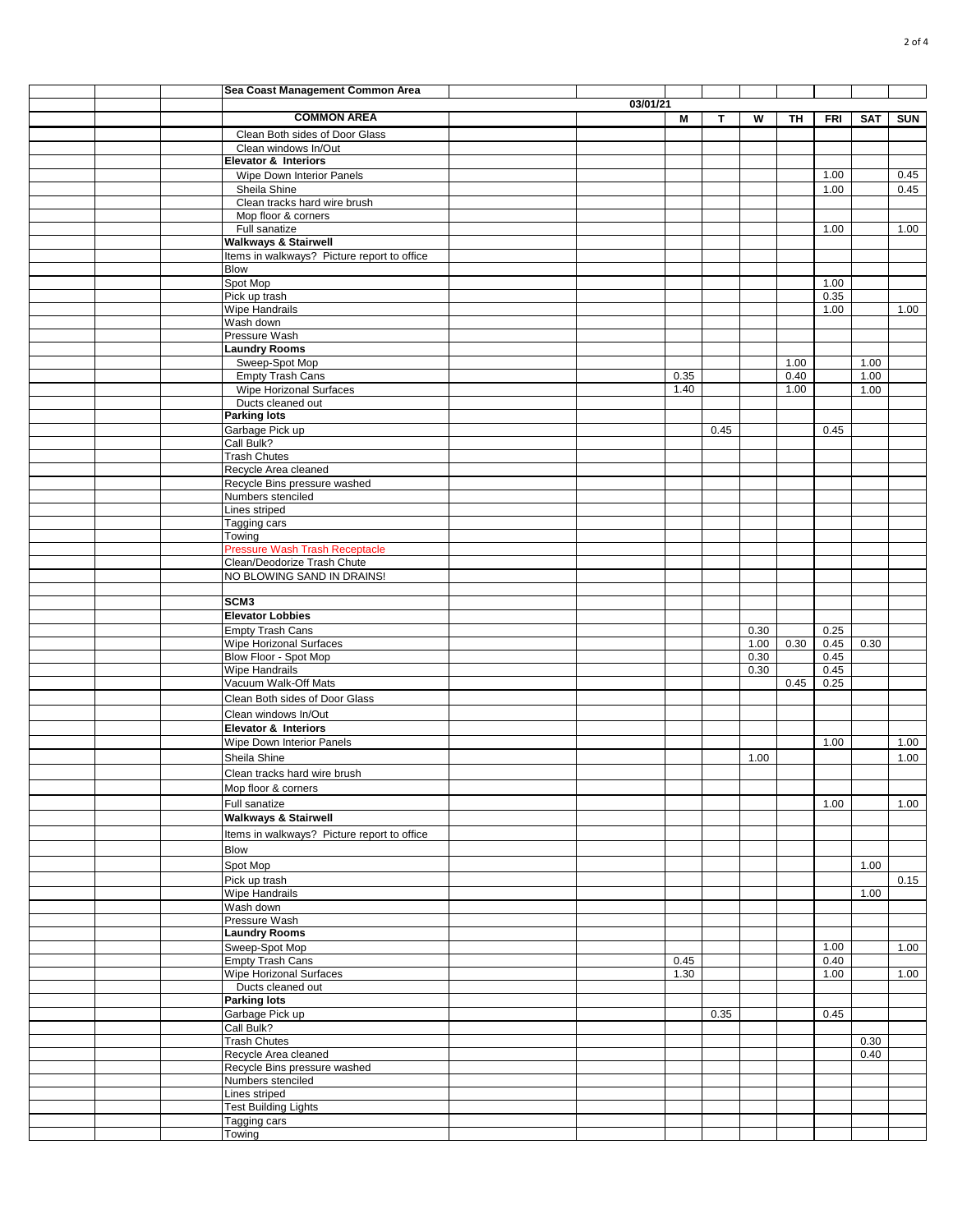|  | Sea Coast Management Common Area  |  |  |            |      |            |            |            |            |            |  |
|--|-----------------------------------|--|--|------------|------|------------|------------|------------|------------|------------|--|
|  | 03/01/21                          |  |  |            |      |            |            |            |            |            |  |
|  | <b>COMMON AREA</b>                |  |  | M          |      |            | TН         | <b>FRI</b> | <b>SAT</b> | <b>SUN</b> |  |
|  | Pressure Wash Trash Receptacle    |  |  |            |      |            |            |            |            |            |  |
|  | Clean/Deodorize Trash Chute       |  |  |            |      |            |            |            |            |            |  |
|  | <b>NO BLOWING SAND IN DRAINS!</b> |  |  |            |      |            |            |            |            |            |  |
|  |                                   |  |  |            |      |            |            |            |            |            |  |
|  | <b>Breaks</b>                     |  |  |            |      |            |            |            |            |            |  |
|  | Chris                             |  |  | <b>OFF</b> | 0.30 | 0.30       | 0.30       | 0.30       | <b>OFF</b> | <b>OFF</b> |  |
|  | <b>Derick</b>                     |  |  | 0.30       | OFF. | <b>OFF</b> | <b>OFF</b> | 0.30       | 0.30       | 0.30       |  |
|  |                                   |  |  |            |      |            |            |            |            |            |  |